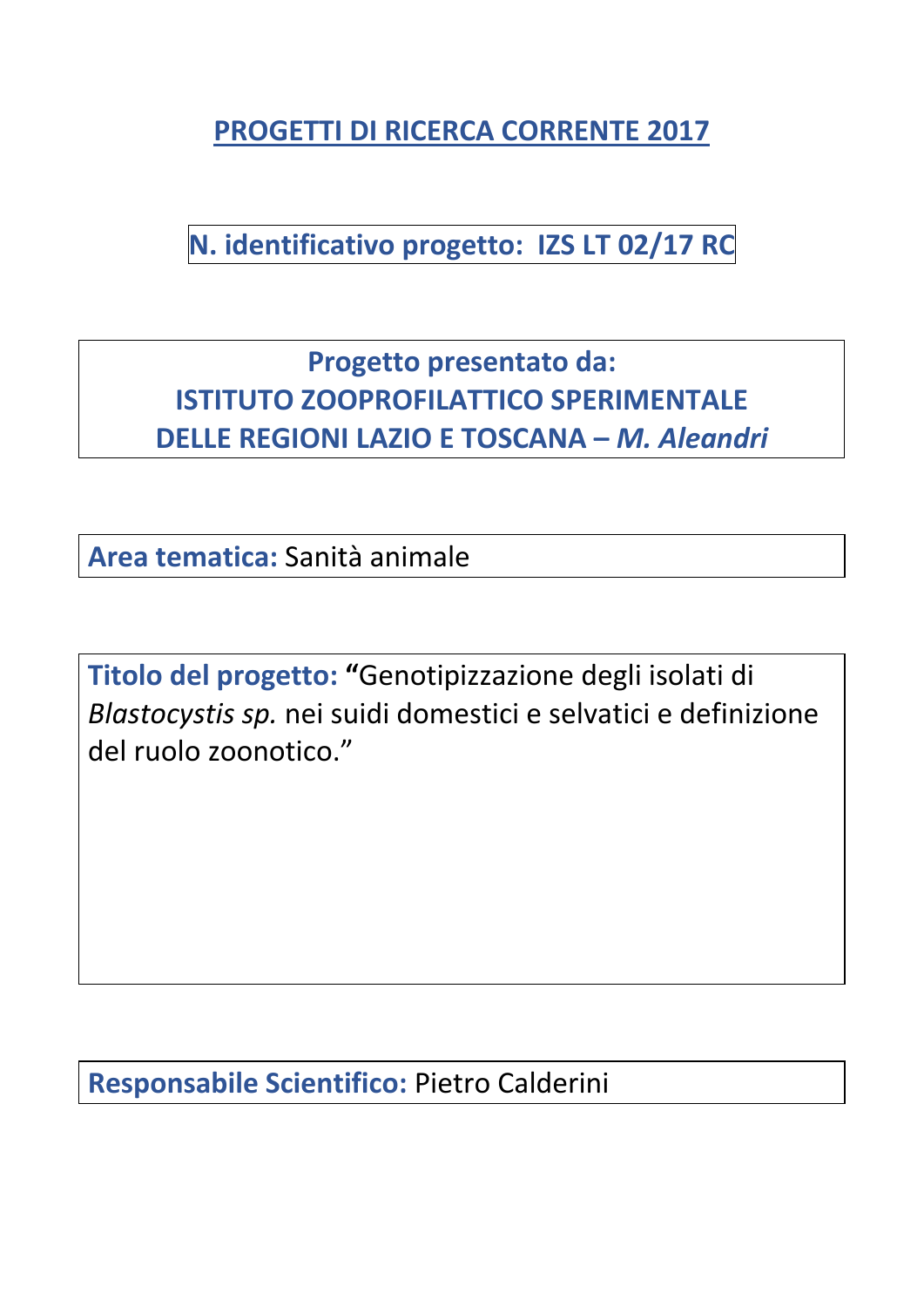# **SUMMARY**

## **General aims:**

The project aims to shed light on the presence of the protozoan parasite Blastocystis in domestic pigs, bred in the wild and semi-wild, excluding intensive breeding, and in wild pigs, or wild boars. *Blastocystis* sp. it is recognized as the most common microeukaryotic of the human intestinal tract (Stensvold, 2013). Its prevalence is much higher than that of other common single-celled intestinal parasites such as *Giardia*, *Entamoeba*, *Balantidium* and *Cryptosporidium*. It is frequently found in domestic animals, bred for zootechnical purposes, but also in wild animals.

The general purpose of this project is to improve the understanding of the epidemiology of *Blastocystis* sp. infection through the use of molecular biology methods. The sensitivity of DNA amplification and sequencing techniques and the ability to finely resolve the differences/affinities between human and animal isolates will allow to better define the zoonotic risk. In this way it will also be possible to study the main reservoirs of the parasite and the routes of infection which includes: production, slaughtering, handling, packaging and distribution of meat, up to the final consumer.

## **Methods:**

The samples examined were collected in the vast internal area of the Central Apennines, corresponding to the Province of Rieti. In this area the presence of suidae (*Sus scrofa*) is widespread both domestic and wild bred for the production of food for self-consumption with traditional methods and in the wild affected by hunting

To verify the presence of the protozoan Blastocystis, swine stool samples were collected, wild or domestic, for a total of 158 samples. The samples were taken at the meeting points of the hunting teams for wild boars, while the feces of domestic pigs were collected at the time of slaughter.

DNA was extracted from the faecal materials and subjected to a polymerase chain reaction (PCR). Specific primers were used for the characterization of the subtypes of *Blastocystis* sp.: BL18SPPF1 and BL18SR2PP. PCR products positive in the presence of *Blastocystis* were purified and sequenced in-house or sent to BMR Genomics (Padua, Italy) for purification and in-service sequencing. The sequences obtained were analyzed and processed using specific software. The PCR products that showed positive results with double bands or double peaks in the chromatogram produced by the Sanger sequencing, were reprocessed according to a new protocol developed for this study and sequenced through Next Generation Sequencing (NGS) at BMR Genomics (Padua, Italy) with technology NGS on Illumina Miseq platform. The data obtained were analyzed following an optimized pipeline for this study.

To understand the evolutionary relationships and taxonomic status of the isolates, a phylogenetic analysis was conducted using Bayesian inference methods.

#### **Results:**

A total of 83 samples of faecal material were extracted, including 40 from domestic pigs and 43 from wild boars. Of these, 79 samples (42 wild boars and 37 pigs) were exploitable. 52 samples (26 wild boars - 26 domestic pigs) were positive in the presence of Blastocystis, 67.5% positive of the total in the samples analyzed (72.5% in domestic pigs and 62.8% in wild boars).

The Sanger sequencing of the material amplified from wild boars and domestic pigs confirmed the presence of *Blastocystis* assigned to 2 (ST5 and ST15) and 3 (ST1, ST3 and ST5) subtypes, respectively.

Eighteen samples were subjected to the NGS procedure. Among these, representative sequences of a single ST (3, 5 or 15) were found, as well as cases of multiple colonization. In particular, of the 6 cases observed in wild boars, 5 concern ST15 and ST5. The remaining case shows the presence of ST5 and ST3. The 4 cases of mixed colonization in domestic pigs always concerned ST 5, with ST15 (3 cases) or ST3 (1 case).

#### **Discussion:**